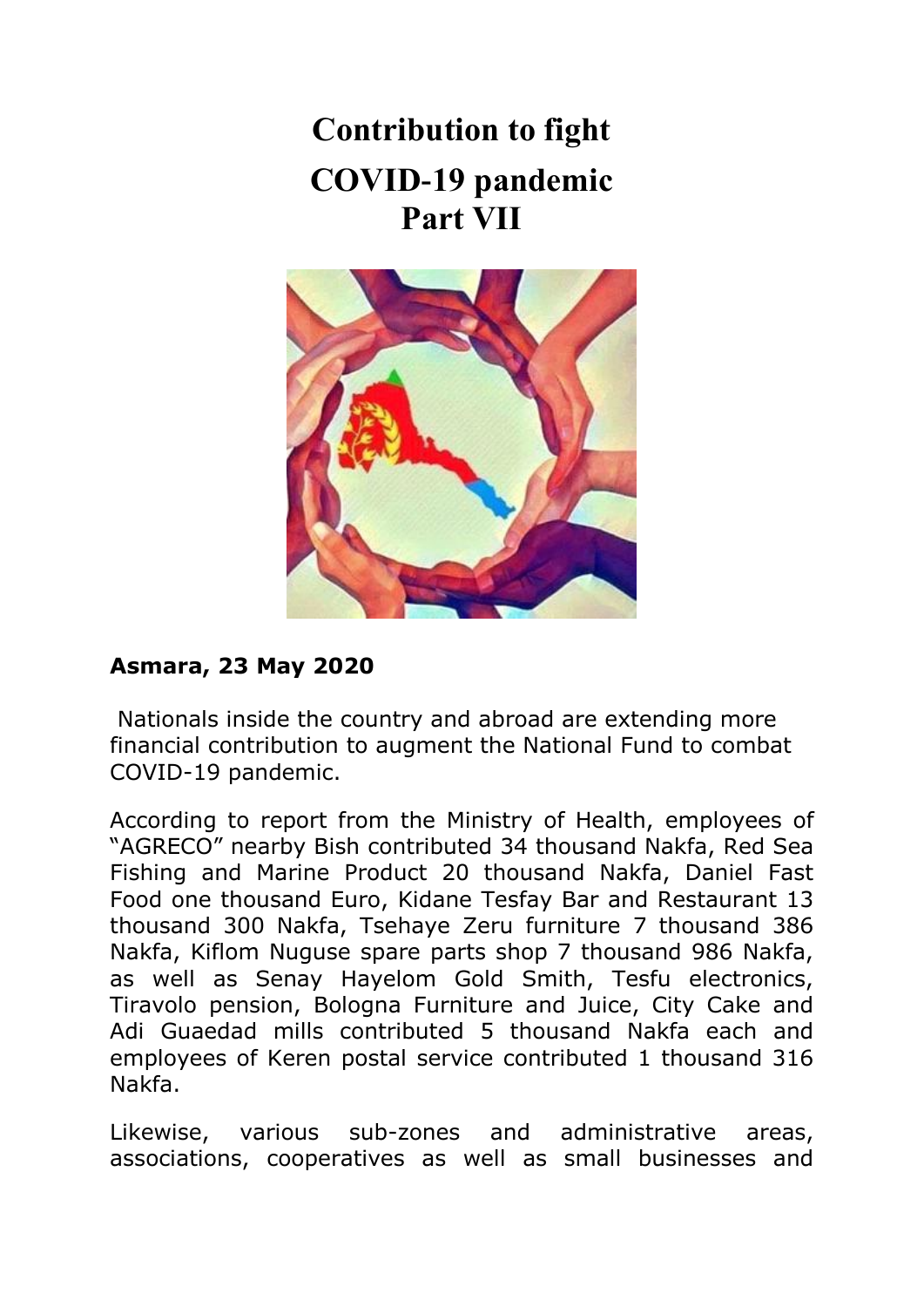individuals in Anseba, Southern, and Gash Barka regions contributed a total of over 396 thousand Nakfa.

Similarly, nationals residing in Ethiopia contributed additional 277 thousand 800 Birr, thus the total contribution of Eritreans residing in Ethiopia have reached over 1.5 million Birr and 627 Dollars.

In addition, St. Mary Orthodox Tewahdo Church in Angola contributed 6 thousand 666 US Dollars, Eritrean community in Amersfoort, the Netherlands, one thousand Euro and Medhanie Alem Church in Amstelveen one thousand and 500 Euro.

In related news, a number of nationals residing inside the country and abroad have decided that the families renting their houses in various parts of the country to live free of rental fees

## **Asmara, 25 May 2020**

In continuation of the contribution nationals inside the country and abroad have been making, nationals in the Red Sea region of Sudan contributed 800 thousand Sudanese Pound, residents of Kassala and its environs 500 thousand Sudanese Pound, Catholic Church in Khartoum 15 thousand Sudanese Pound, Khartoum branch of the National Union of Eritrean Women 10 thousand Sudanese Pound, YPFDJ organization 10 thousand Sudanese Pound and 300 US Dollars, staff members of the Culture and Education office at the Eritrean Embassy 300 thousand Sudanese Pound and Petros tannery and other nationals in Zambia contributed 100 thousand Nakfa.

In related news nationals residing inside the country and abroad have decided that the families renting their houses in various areas in the country to live free of rental payment ranging from one to four months.

## **Asmara, 26 May 2020**

According to the Ministry of Health, PFDJ members in Frankfurt contributed 10 thousand Euro, nationals in Karlsruhe and Hamburg one thousand Euro each, PFDJ organization in Munich and Dusseldorf 600 Euros each, PFDJ organization in Heidelberg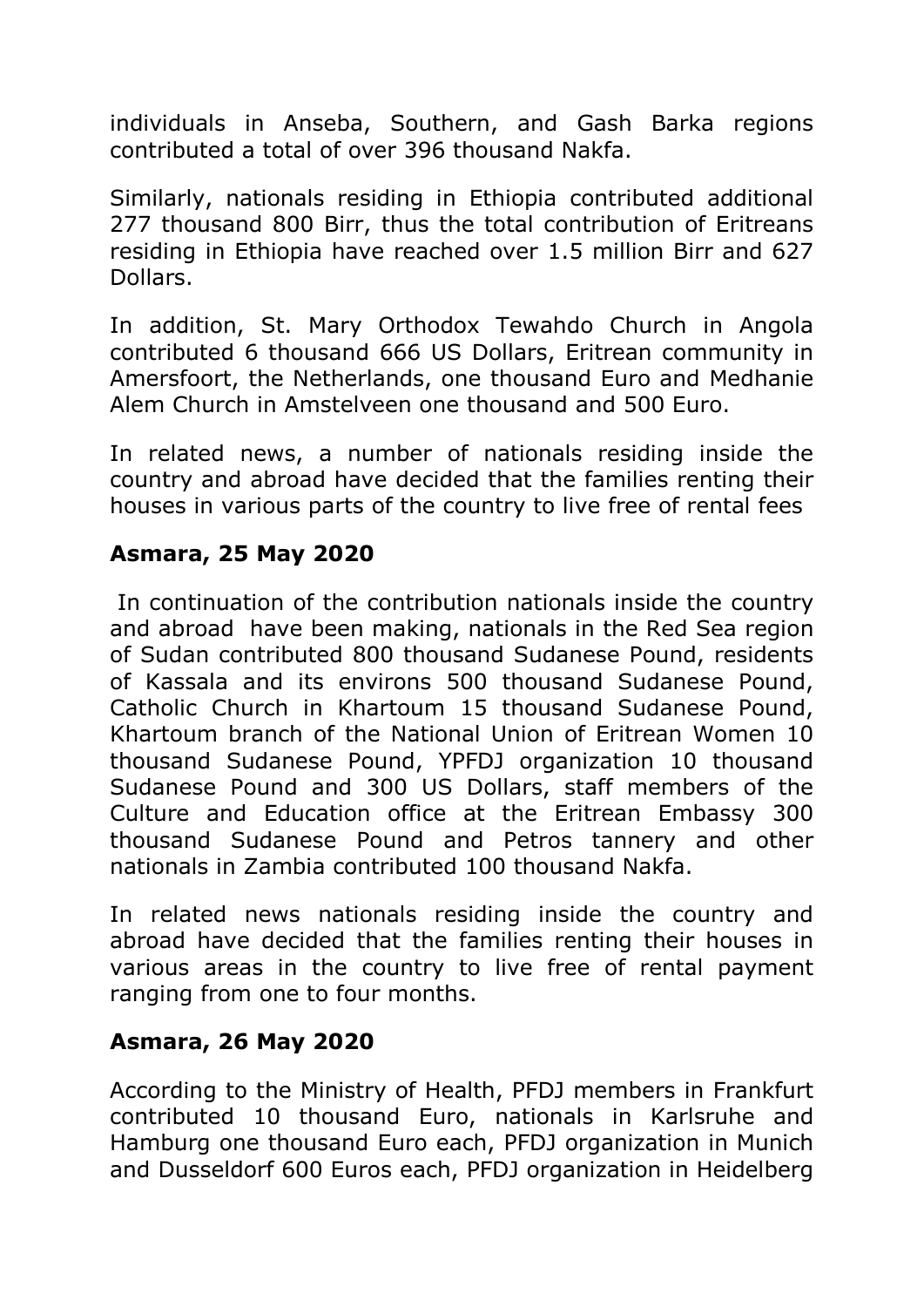and in Ulm 300 and 100 Euro respectively, Selam association in Munich 700 Euro, Merhaba cooperative association in Florsheim 1 thousand 925 Euro, Eritrean Patriotic association in Frankfurt 800 Euro, Friends of Himbirti association in Germany 1 thousand 500 Nakfa, and a business owner who wanted to remain anonymous 5 thousand Euros.

According to report from the Embassy of Eritrea in Sweden, Eritrean community in Sundsvall contributed 30 thousand Kroner, Tsion Church in Uppsala 12 thousand and 800 Kroner, 'Sinnit' cooperative association in Tensta 6 thousand 500 Kroner, Eri-United in Skelleftea 7 thousand 300 Kroner, PFDJ organization in Karlskoga and Degafors 2 thousand Kroner, Sari car rental 20 thousand Kroner, and Naka nursery for the elders 5 thousand Kroner, totaling 83 thousand 600 kroner.

In related news, Eritrean communities in Kenya and Tanzania contributed a total of 104 thousand 166 US dollars, the Ministry of Health reported.

Similarly, a number of owners have decided that the families renting their houses in various parts of the country to live free of rental payment ranging from one to six months.

## **Asmara, 27 May**

According to report from the Ministry of Health, employees of Bank of Eritrea contributed 159 thousand and 345 Nakfa, Association of Visually Impaired 20 thousand Nakfa, Indian community in Eritrea 29 thousand and 852 Nakfa and 300 Dollars, and other small businesses in Asmara contributed a total of 30 thousand Nakfa.

Similarly, development committee in Beleza contributed 10 thousand Nakfa, development committee in Adi-Gritat 10 thousand Nakfa, Beale-Mariam cooperative association of Adi-Neamin in Asmara 10 thousand Nakfa and other small businesses and associations in the Central region contributed at total of 70 thousand and 500Nakfa.

In related news a number of nationals inside the country and abroad have decided that the families renting their houses in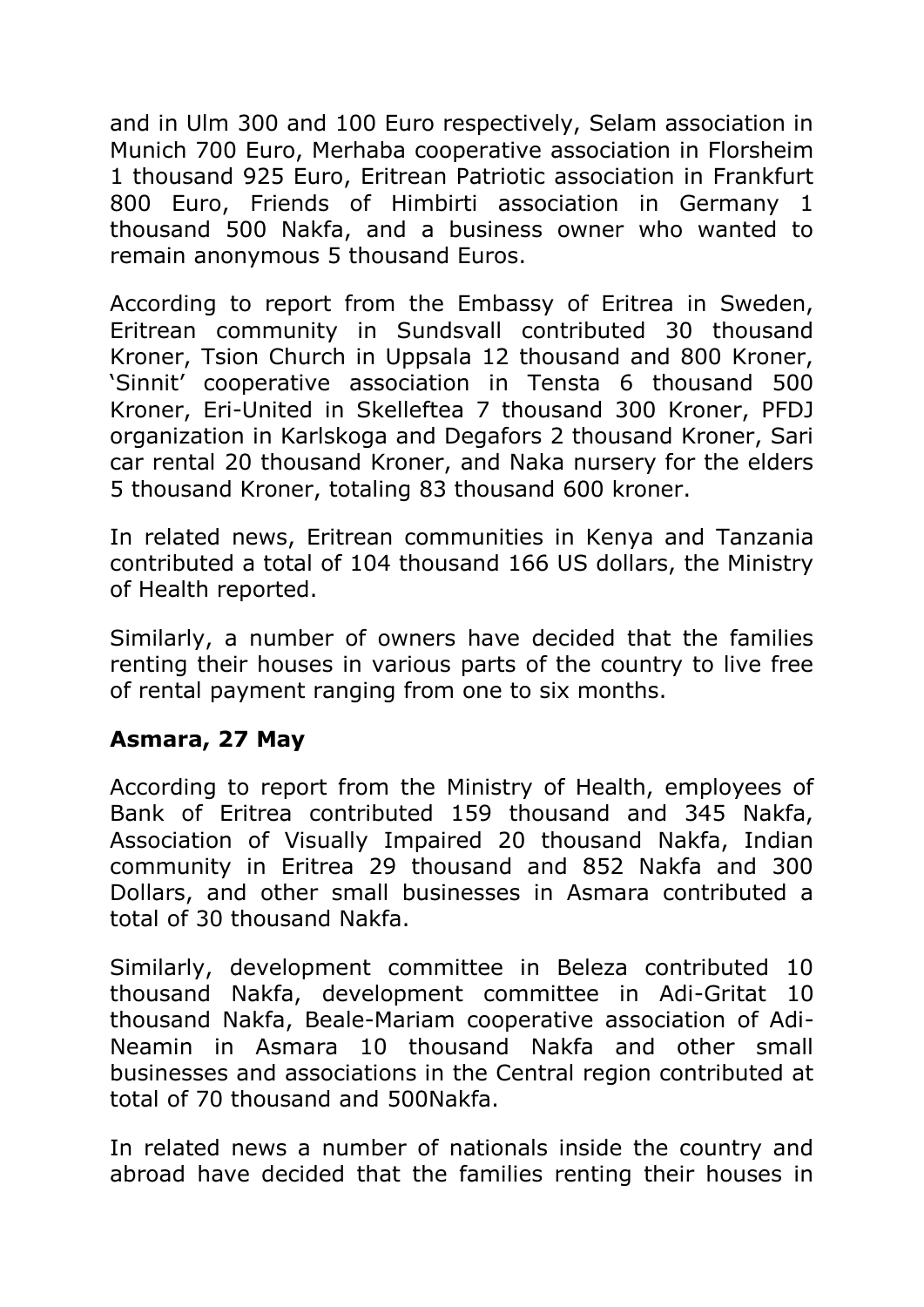various parts of the country to live free of charge ranging from one until the pandemic is fully contained.

Likewise, residents of various administrative areas and members of the Eritrean Defense Forces have extended food items to a number of disadvantaged families in the region.

#### **Asmara, 28 May 2020**

According to report from the Ministry of Health, Eritrean nationals working at the Israel Embassy contributed 16 thousand Nakfa, BISELEX Eritrea P.L.C 10 thousand Nakfa, and other social service provision institutions contributed 16 thousand Nakfa.

Similarly, a number of administrative areas and cooperative associations in the Central region contributed a total of 75 thousand and 151 Nakfa.

Small business and individuals in Asmara also contributed a total of 108 thousand and 200 Nakfa.

Likewise, residents of a number of administrative areas in the Southern region extended financial and material support to disadvantaged families in their respective areas.

In related news a number of nationals inside the country and abroad decided that the families renting their houses to live free of charge ranging from

Asmara, 28 May 2020- According to report from the Ministry of Health, Eritrean nationals working at the Israel Embassy contributed 16 thousand Nakfa, BISELEX Eritrea P.L.C 10 thousand Nakfa, and other social service provision institutions contributed 16 thousand Nakfa.

Similarly, a number of administrative areas and cooperative associations in the Central region contributed a total of 75 thousand and 151 Nakfa.

Small business and individuals in Asmara also contributed a total of 108 thousand and 200 Nakfa.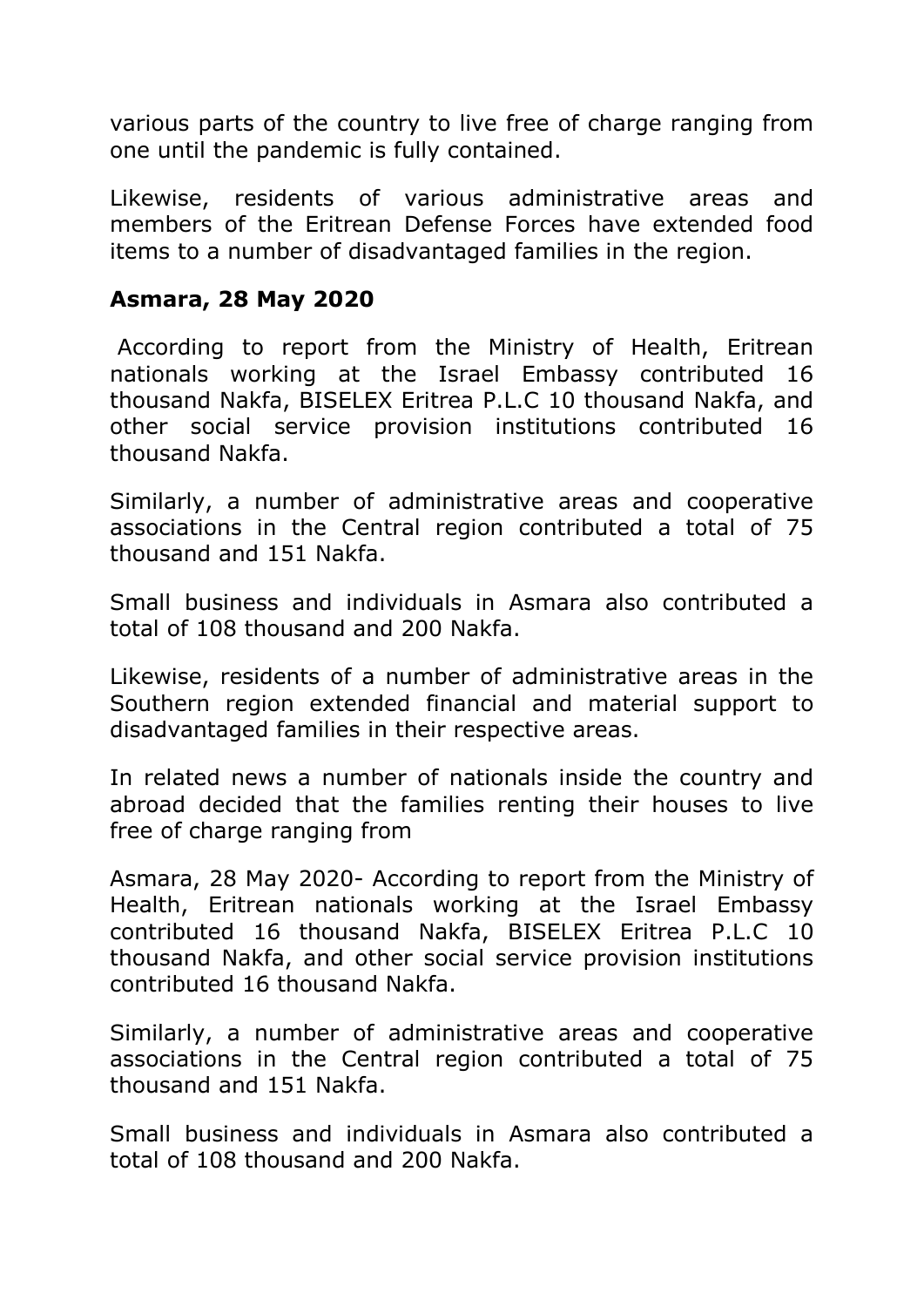Likewise, residents of a number of administrative areas in the Southern region extended financial and material support to disadvantaged families in their respective areas.

In related news a number of nationals inside the country and abroad decided that the families renting their houses to live free of charge ranging from two to four months.

# **Asmara, 29 May 2020**

According to reports, the National Union of Eritrean Women branches in Denmark, France, Germany, the Netherlands and Italy contributed 15 thousand, 3 thousand and 500, 100 thousand, 2 thousand and 500, 8 thousand and 410, and Belgium 3 thousand Euros respectively, while the union branches in Norway, Sweden contributed 100 thousand and 300 thousand Kroner respectively, the UK branch 10 thousand Pounds and in Israel 18 thousand Shekel.

Similarly, Eritrean communities in the Swedish cities of Hesilbi-Velingbi, Solna and Nybro contributed 50 thousand, 20 thousand and 10 thousand Kroner respectively, nationals working at the UN office in Nybro10 thousand Kroner, Warsai association in Gothenburg 10 thousand Kroner, Mediliana Cosmetics 4 thousand Kroner, a family that wants to stay anonymous 60 thousand Kroner, Mr. Berhane Hagos 20 thousand Kroner and family of Mr. Teame Isak 30 thousand Kroner.

Likewise, 7 and 10 years old sisters in Norway contributed 1 thousand Kroner and family of the late Debesai Woldeselasie 500 Euros.

In related news, administrative areas, cooperative associations and individuals in Dubarwa sub-zone, social service provision institutions and cooperative associations in the Central region contributed a total of 168thousand and 687 Nakfa.

Moreover, community based support was extended to disadvantaged citizens in the Gash-Barka, Anseba and Central regions while a number of nationals inside the country and abroad have decided that the families renting their houses in